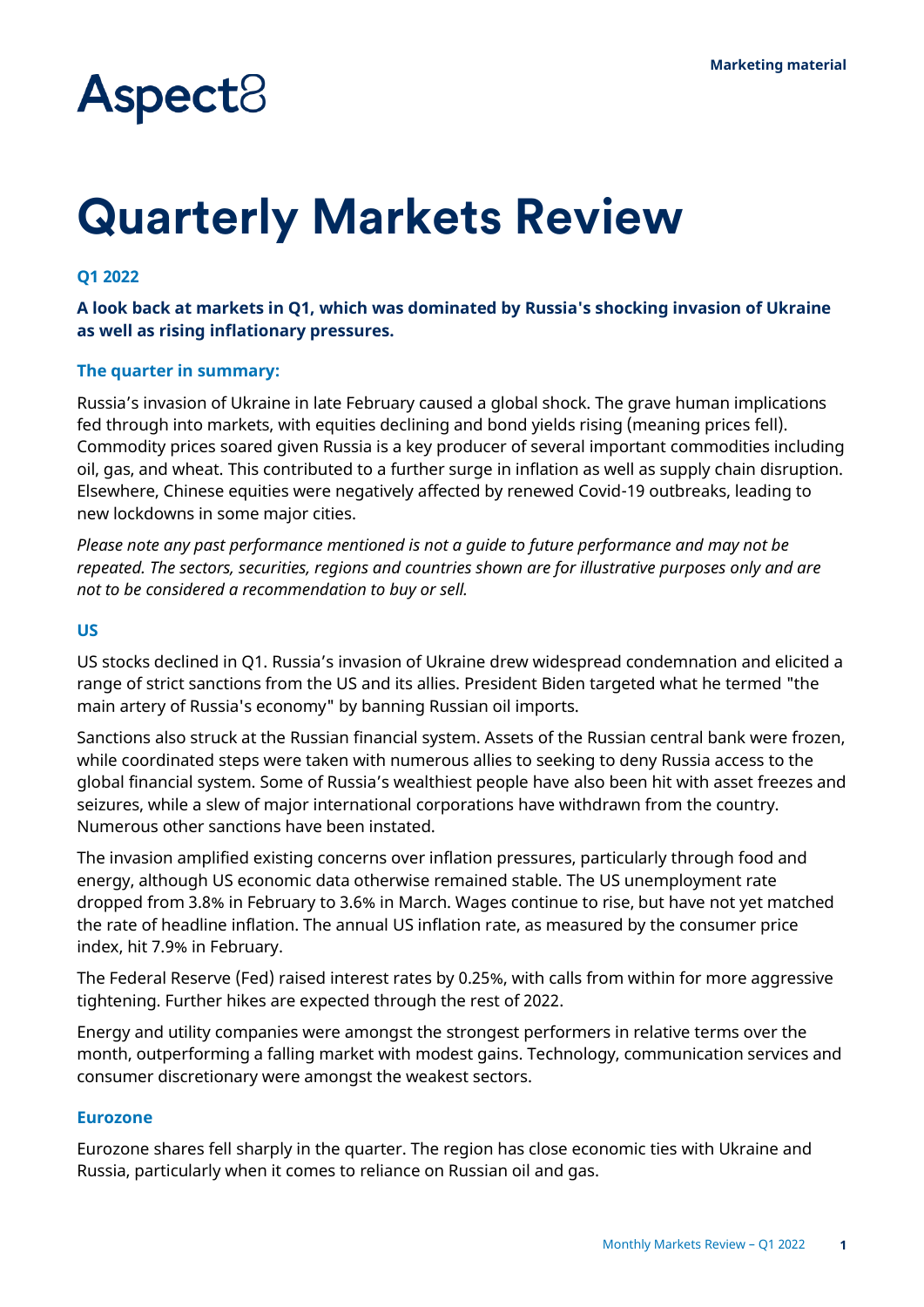The invasion led to a spike in energy prices and caused some fears about security of supply. Germany suspended the approval of the Nord Stream 2 gas pipeline from Russia. The European Commission announced a plan – RePowerEU – designed to diversify sources of gas and speed up the roll-out of renewable energy. However, in the meantime there are fears that the high energy prices will weigh on both business and consumer demand, hitting economic activity.

Over the quarter, energy was the only sector to register a positive return. The steepest declines came from the consumer discretionary and information technology sectors. Worries over consumer spending led to declines for stocks such as retailers, while the war in Ukraine also exacerbated supply chain disruption, hitting the availability of parts for a wide range of products.

In response to rising inflation, the European Central Bank (ECB) outlined plans to end bond purchases by the end of September. ECB President Christine Lagarde indicated that a first interest rate rise could potentially come this year, saying rates would rise "some time" after asset purchases had concluded. Data showed annual eurozone inflation at 7.5% in March, up from 5.9% in February.

The ongoing war in Ukraine and rising inflation led to a small pullback in forward-looking measures of economic activity. The flash eurozone composite purchasing managers' index (PMI) slipped to 54.5 in March from 55.5 in February, though a level over 50 still represents expansion. (The PMI indices, produced by IHS Markit, are based on survey data from companies in the manufacturing and services sectors.)

### **UK**

UK equities were resilient as investors began to price in the additional inflationary shock of Russia's invasion of Ukraine. Large cap equities tracked by the FTSE 100 index rose over the quarter, driven by the oil, mining, healthcare and banking sectors. Strength in the banks reflected rising interest rate expectations. The Bank of England moved to hike rates ahead of other developed market central banks.

As the quarter progressed, some of the more traditionally defensive sectors advanced up the leader board. Intermittent fears of a global recession, however, drove periodic sell-offs in some of these "safer" stocks too. Market volatility rose given the additional uncertainty related to the Russia/Ukraine conflict.

The Bank of England increased its official rate by a combined 50 basis points (bps) with a further two consecutive 25 bps hikes on top of December's 0.15% increase. Consumer focused areas underperformed, as did traditionally economically sensitive one. Those parts of the market offering high future growth potential also lagged. These factors combined drove a poor performance from UK small and mid cap equities.

According to the Office for Budget Responsibility (OBR), UK consumer price inflation is set to peak at close to 9% this year. The OBR published its new forecast for the Consumer Prices Index (CPI) alongside the Spring Statement at the end of the quarter. It now expects CPI to hit 8.7% in Q4 2022 (previous forecasts had been to peak at 4.4% in the second quarter of 2022) before falling back in Q1 2023. Chancellor Rishi Sunak announced additional measures alongside the Spring Statement designed to support the UK consumer.

### **Japan**

After weakness in January and February, the Japanese stock market rose in March to end the first quarter just slightly below its end 2021 level. This was despite the change in outlook for US interest rates, the outbreak of war in Europe and sharply higher energy prices.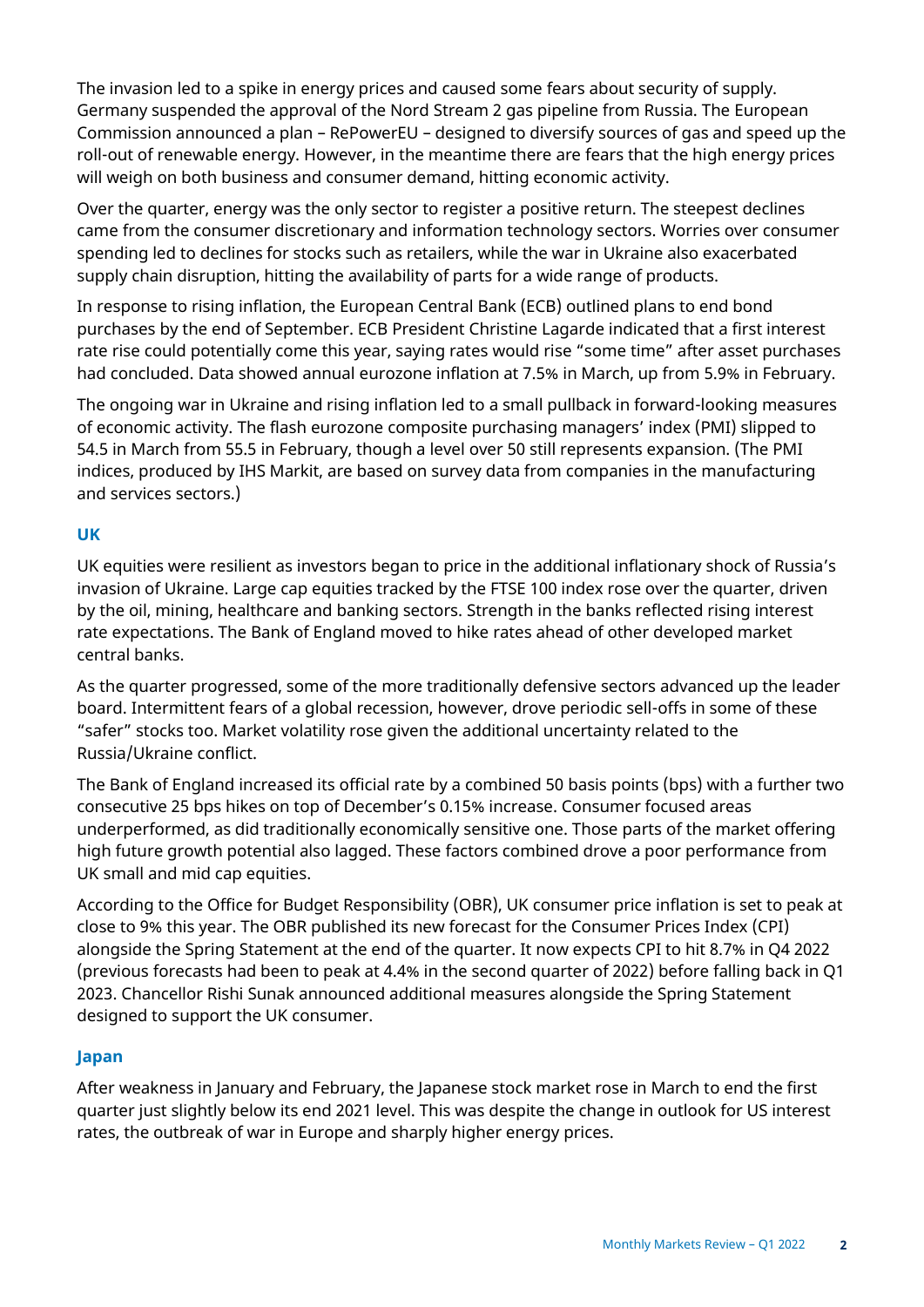From the start of the year, the tone for the equity market was set by the release of minutes from the US Federal Reserve meeting, and the associated change in expectations for US interest rates. This helped to accelerate a change in market dynamics. In Japan, this was especially evident in the outperformance of value-style stocks at the expense of growth. Much of this relative gain in value stocks was concentrated in financial-related sectors including banks and insurance

Geopolitical events then dominated equity market behaviour from February onwards. Despite the geographical proximity, Russia is a relatively small trading partner for Japan, accounting for around 1% of exports and 2% of imports. The balance is skewed by the import of energy from Russia, especially LNG, while exports are predominantly in auto-related areas and most auto makers are now moving to suspend these links.

The yen weakened sharply against all major currencies in March, reaching a six-year low against the US dollar. Although expected interest rate differentials have widened this year, the scale and timing of the yen's weakness is unusual given the currency's perceived role as a safe-haven asset at times of uncertainty.

In the last week of March, the Bank of Japan conducted fixed-rate bond purchase operations for several consecutive days. This unprecedented move was the clearest possible statement of the Bank's intention to keep bond yields within the current target range of +/- 25bps.

### **Asia (ex Japan)**

Asia ex. Japan equities experienced sharp declines in the first quarter of 2022 amid a volatile and challenging market environment as Russia launched an invasion of neighbouring Ukraine.

Share prices in China were sharply lower in the quarter while shares in Hong Kong and Taiwan also fell. The number of Covid-19 cases in Hong Kong and China spiked to their highest level in more than two years during the quarter despite the Chinese government pursuing one of the world's strictest virus elimination policies. The city of Shanghai, China's financial capital with a population of 25 million people, went into a partial lockdown at the end of the quarter in a bid to curb a surge in Omicron Covid-19 cases, prompting fears that other parts of the country could also go into lockdown.

Share prices in South Korea were also sharply lower in the first three months of 2022 as the Covid-19 pandemic continues to affect economic activity in many parts of the Asia-Pacific region. However, despite the index falling sharply, there were pockets of growth such as Indonesia, which achieved solid gains in share prices during the quarter. Thailand, Malaysia and the Philippines also moved higher, although gains were more muted.

### **Emerging markets**

Emerging market (EM) equities were firmly down in Q1 as geopolitical tensions took centre stage following Russia's launch of a full-scale invasion of Ukraine. The US and its Western allies responded with a raft of sanctions. Commodity prices moved higher in response to the war, raising concerns over the impact on inflation, policy tightening and the outlook for growth.

Egypt, a major wheat importer, was the weakest market in the MSCI EM index, due in part to a 14% currency devaluation relative to the US dollar. China lagged by a wide margin as daily new cases of Covid-19 spiked, and lockdowns were imposed in several cities, including Shanghai. Regulatory concerns relating to US-listed Chinese stocks also contributed to market volatility. Poland, Hungary and South Korea also underperformed.

Conversely, the Latin American markets all generated strong gains, led higher by Brazil. Other EM net commodity exporters posted sizeable gains, including Kuwait, Qatar, the UAE, Saudi Arabia and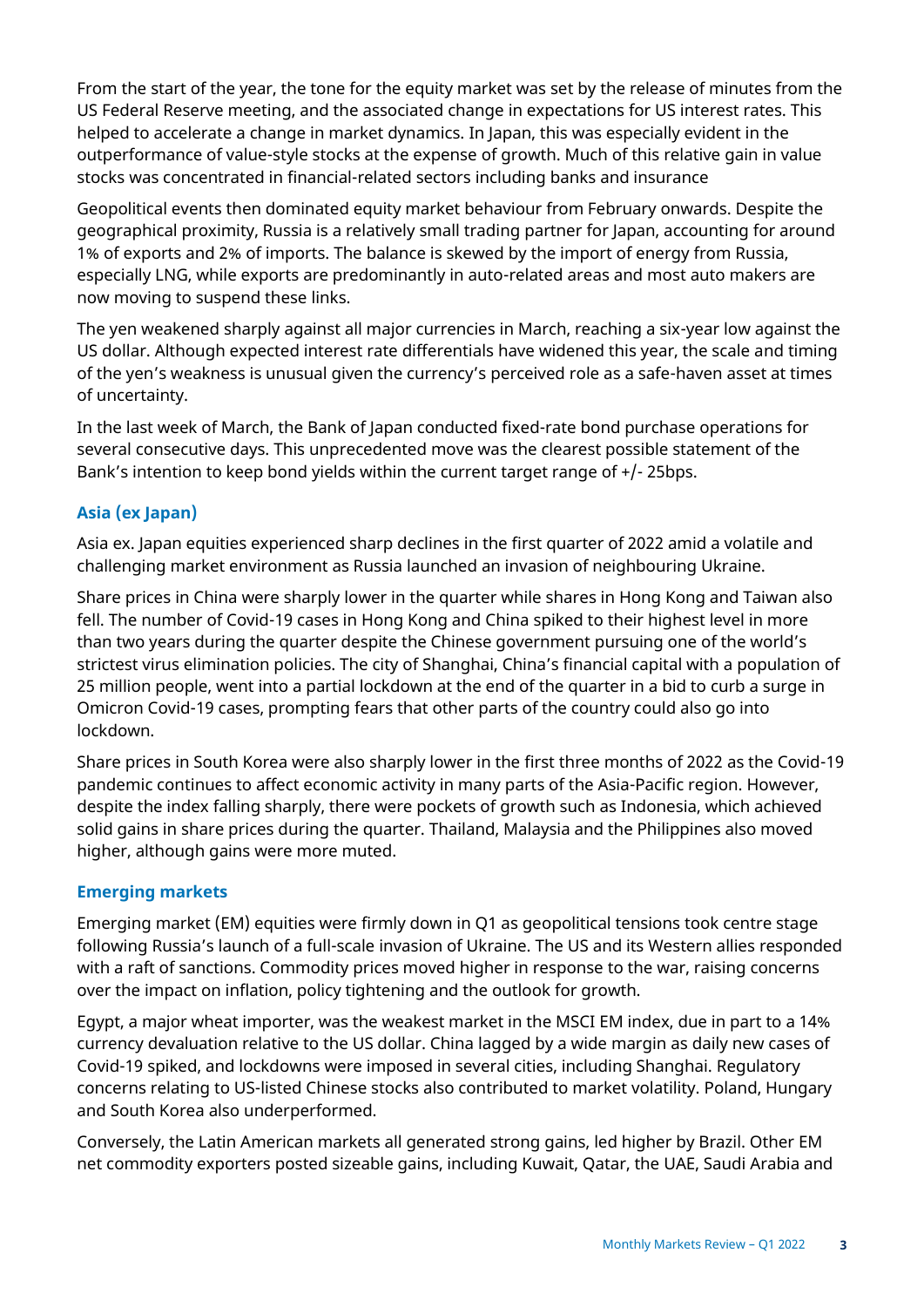South Africa. Russia was removed from the MSCI Emerging Markets Index on 9 March, at a price that is effectively zero.

### **Global bonds**

Financial markets were volatile over the quarter. Headlines were dominated by the horrific war in Ukraine and the terrible humanitarian crisis continuing to unfold. There was a short-lived rotation toward safe haven assets as the war began, but investors appeared to focus overall on inflationary pressure that is high and still rising.

Government bond yields rose sharply (bond prices and yields move in opposite directions). Central banks were surprisingly hawkish and markets priced in a faster pace of monetary normalisation. The extent of yield moves differed across markets. The US Treasury market is in the midst of one of its worst sell-offs on record, but moves were less pronounced in core Europe and the UK.

The Fed's rhetoric turned more hawkish and "lift-off" came as expected in March, with the Fed implementing a 25 basis point rate hike. Investors expect several more, at a swift pace, in 2022. The US 10-year Treasury yield increased from 1.51% to 2.35%, with the 2-year yield rising from 0.73% to 2.33%.

The UK 10-year yield rose from 0.97% to 1.61%, the 2-year from 0.68% to 1.36%. The Bank of England (BoE) raised rates a second time in February, in spite of concerns about the UK outlook and particularly cost of living pressures on households.

The European Central Bank (ECB) unexpectedly pivoted to a more hawkish stance in February. Comments from President Lagarde indicated rate rises were no longer ruled out for 2022 and the ECB confirmed a faster reduction in asset purchases.

The German 10-year yield increased from -0.18% to 0.55% and the 2-year yield from -0.64% to -0.07%. Concerns over potential tightening and monetary normalisation impacted Italian yields particularly, with the 10-year rising from 1.18% to 2.04%.

Corporate bonds saw significantly negative returns and wider spreads, underperforming government bonds. High yield spreads widened more than investment grade, although they saw less negative total returns due to income. Investment grade bonds are the highest quality bonds as determined by a credit rating agency; high yield bonds are more speculative, with a credit rating below investment grade.

Emerging market (EM) bond returns were negative. Local currency bonds were slightly more resilient than hard currency. Among EM currencies, Latin America performed well, the Brazilian real notably, but Asia and central and eastern Europe fell.

Convertible bonds, as measured by the Refinitiv Global Focus Index, suffered disproportionally and shed 6.4% in US dollar terms compared to -5.2% for the MSCI World. Selective IT names within the universe of convertible bond issuers saw a strong rebound. The new issuance market remained subdued as market volatility was high and companies were unwilling to issue convertible bonds at low stock prices.

## **Commodities**

The S&P GSCI Index achieved a strong return in the first quarter of 2022, driven by sharply higher prices for energy and wheat following Russia's invasion of Ukraine. Energy was the best performing component of the index, with strong price gains for gas oil, natural gas and heating oil amid rising global demand for energy and fears of supply curbs as a result of the Ukraine crisis.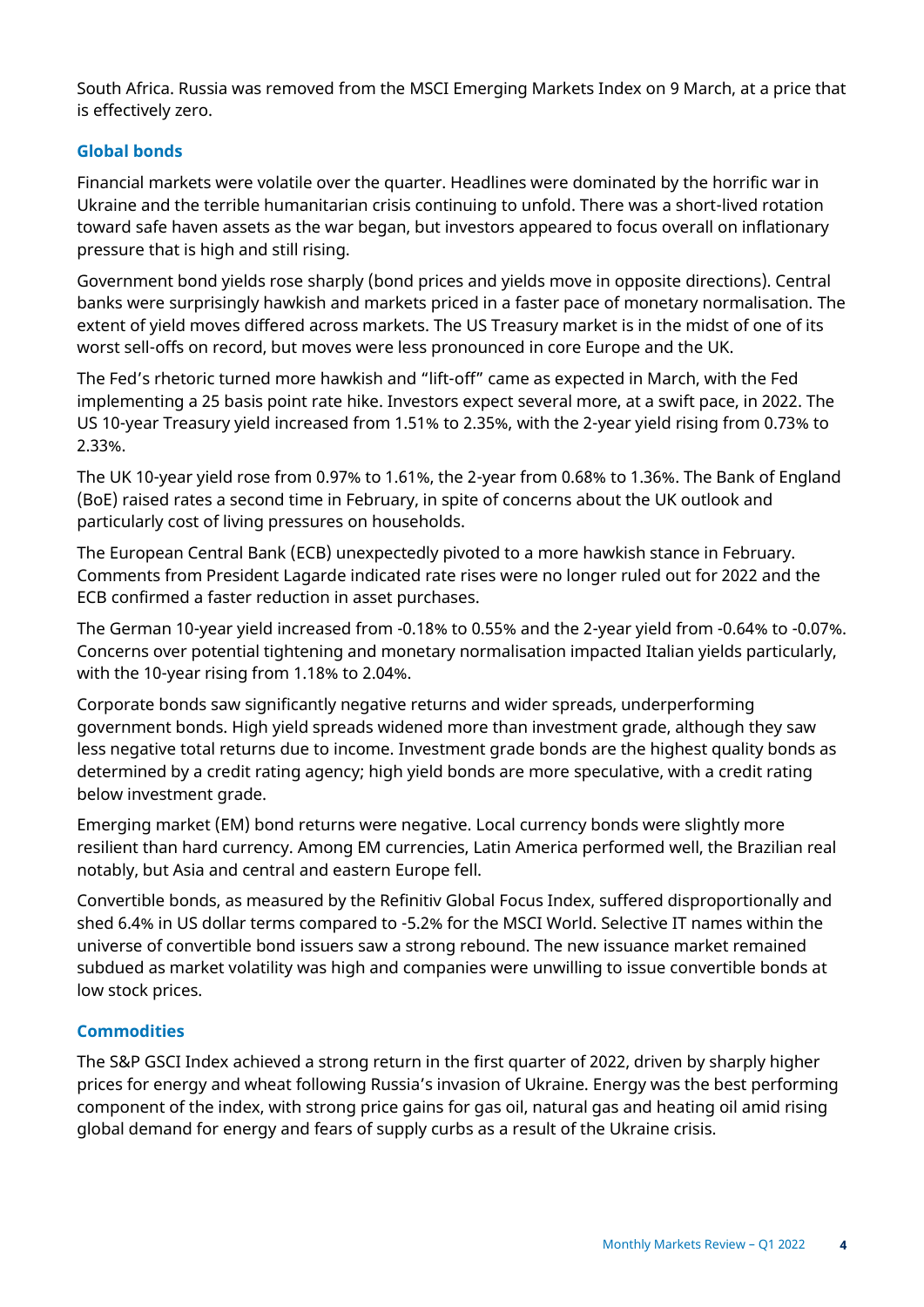Within the agriculture component, wheat, Kansas wheat and corn all recorded sharp price gains on fears that supplies could be hit by the conflict (Russia and Ukraine account for around 30% of global wheat exports). Within industrial metals, the price of nickel was sharply higher in the quarter. Aluminium and zinc prices were also significantly ahead in the period. With precious metals, gold and silver achieved small gains over the quarter.

*The value of investments and the income from them may go down as well as up and investors may not get back the amounts originally invested.*

## **Overview**

#### Total returns (net) % - to end Q1 2022

| <b>Equities</b>              | 3 months   |            |            |            | 12 months  |            |
|------------------------------|------------|------------|------------|------------|------------|------------|
|                              | <b>USD</b> | <b>EUR</b> | <b>GBP</b> | <b>USD</b> | <b>EUR</b> | <b>GBP</b> |
| <b>MSCI World</b>            | $-5.2$     | $-3.1$     | $-2.4$     | 10.1       | 16.3       | 15.4       |
| <b>MSCI World Value</b>      | $-0.7$     | 1.5        | 2.2        | 10.6       | 16.8       | 15.9       |
| <b>MSCI World Growth</b>     | $-9.6$     | $-7.7$     | $-7.1$     | 9.2        | 15.4       | 14.5       |
| MSCI World Smaller Companies | $-6.5$     | $-4.4$     | $-3.8$     | $-1.1$     | 4.5        | 3.6        |
| <b>MSCI Emerging Markets</b> | $-7.0$     | $-4.9$     | $-4.3$     | $-11.4$    | $-6.4$     | $-7.1$     |
| MSCI AC Asia ex Japan        | $-8.0$     | $-6.0$     | $-5.4$     | $-14.6$    | $-9.8$     | $-10.6$    |
| S&P500                       | $-4.6$     | $-2.5$     | $-1.9$     | 15.7       | 22.2       | 21.2       |
| <b>MSCI EMU</b>              | $-11.1$    | $-9.2$     | $-8.6$     | $-3.6$     | 1.8        | 1.0        |
| FTSE Europe ex UK            | $-9.7$     | $-7.7$     | $-7.1$     | 1.7        | 7.4        | 6.5        |
| FTSE All-Share               | $-2.3$     | $-0.2$     | 0.5        | 7.9        | 13.9       | 13.0       |
| TOPIX*                       | $-6.2$     | $-4.2$     | $-3.5$     | $-7.2$     | $-1.9$     | $-2.7$     |
|                              |            |            |            |            |            |            |

|                                       | 3 months   |            |            | 12 months  |            |            |
|---------------------------------------|------------|------------|------------|------------|------------|------------|
| <b>Government bonds</b>               | <b>USD</b> | <b>EUR</b> | <b>GBP</b> | <b>USD</b> | <b>EUR</b> | <b>GBP</b> |
| JPM GBI US All Mats                   | $-5.2$     | $-3.1$     | $-2.5$     | $-3.2$     | 2.3        | 1.4        |
| <b>JPM GBI UK All Mats</b>            | $-10.0$    | $-8.0$     | $-7.4$     | $-9.6$     | $-4.6$     | $-5.3$     |
| JPM GBI Japan All Mats**              | $-6.7$     | $-4.6$     | $-4.0$     | $-10.2$    | $-5.1$     | $-5.9$     |
| JPM GBI Germany All Traded            | $-7.0$     | $-4.9$     | $-4.3$     | $-10.2$    | $-5.2$     | $-5.9$     |
| <b>Corporate bonds</b>                | <b>USD</b> | <b>EUR</b> | <b>GBP</b> | <b>USD</b> | <b>EUR</b> | <b>GBP</b> |
| BofA ML Global Broad Market Corporate | $-7.5$     | $-5.5$     | $-4.9$     | $-6.2$     | $-0.9$     | $-1.7$     |
| BofA ML US Corporate Master           | $-7.7$     | $-5.7$     | $-5.1$     | $-4.3$     | 1.1        | 0.3        |
| BofA ML EMU Corporate ex T1 (5-10Y)   | $-9.0$     | $-7.0$     | $-6.4$     | $-12.3$    | $-7.4$     | $-8.2$     |
| BofA ML £ Non-Gilts                   | $-8.8$     | $-6.8$     | $-6.2$     | $-9.4$     | $-4.3$     | $-5.1$     |
| Non-investment grade bonds            | <b>USD</b> | <b>EUR</b> | <b>GBP</b> | <b>USD</b> | <b>EUR</b> | <b>GBP</b> |
| BofA ML Global High Yield             | $-6.0$     | $-3.9$     | $-3.3$     | $-4.7$     | 0.7        | $-0.1$     |
| BofA ML Euro High Yield               | $-2.2$     | 0.0        | 0.6        | $-4.9$     | 0.5        | $-0.3$     |

Source: Thomson Reuters DataStream.

Local currency returns in Q1 2022: \*-1.2%, \*\*-1.7%.

Past performance is not a guide to future performance and may not be repeated.

 $\mathbf{L}$